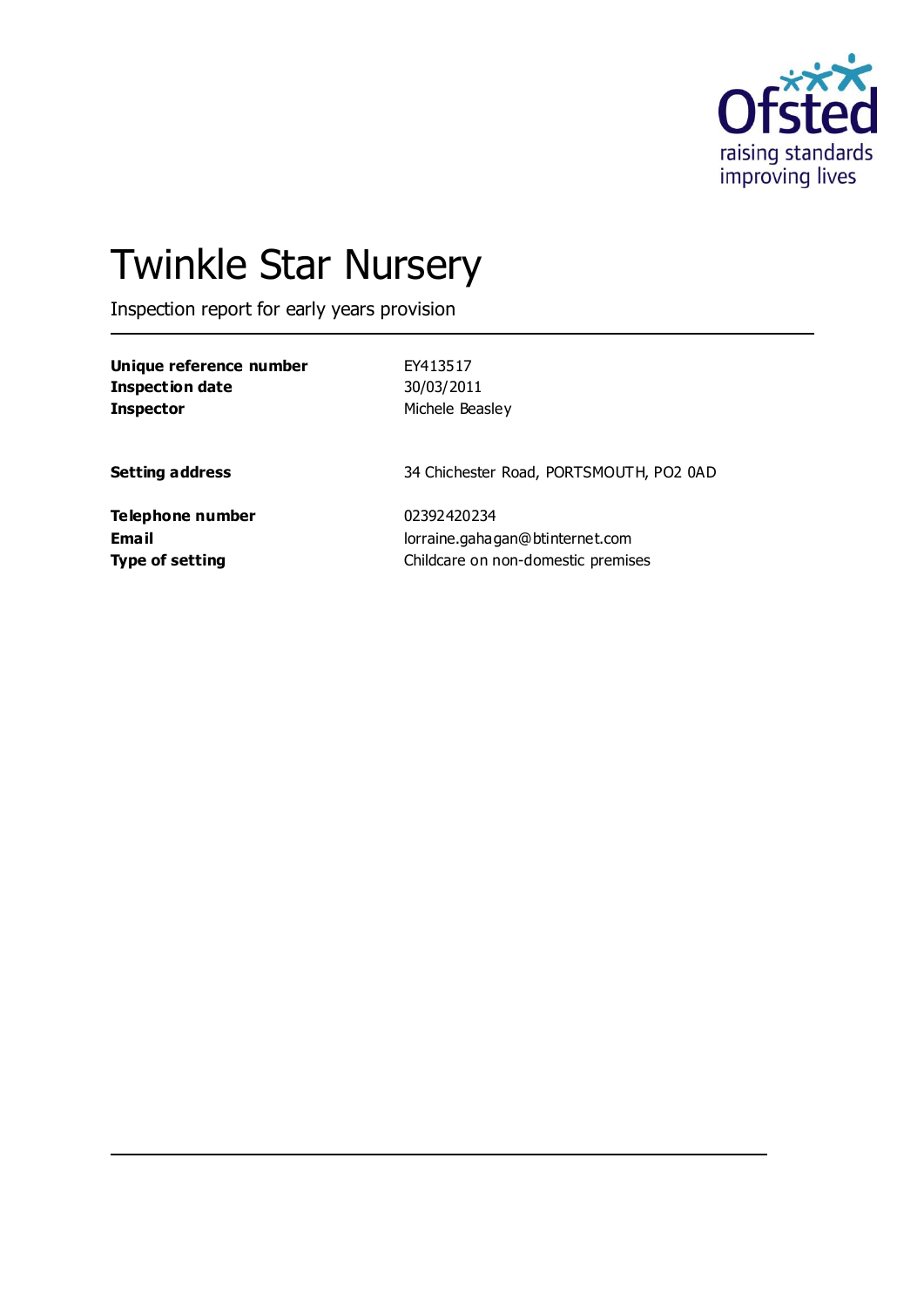The Office for Standards in Education, Children's Services and Skills (Ofsted) regulates and inspects to achieve excellence in the care of children and young people, and in education and skills for learners of all ages. It regulates and inspects childcare and children's social care, and inspects the Children and Family Court Advisory Support Service (Cafcass), schools, colleges, initial teacher training, work-based learning and skills training, adult and community learning, and education and training in prisons and other secure establishments. It assesses council children's services, and inspects services for looked after children, safeguarding and child protection.

If you would like a copy of this document in a different format, such as large print or Braille, please telephone 0300 123 1231, or email enquiries@ofsted.gov.uk.

You may copy all or parts of this document for non-commercial educational purposes, as long as you give details of the source and date of publication and do not alter the information in any way.

T: 0300 123 1231 Textphone: 0161 618 8524 E: enquiries@ofsted.gov.uk W: [www.ofsted.gov.uk](http://www.ofsted.gov.uk/)

© Crown copyright 2011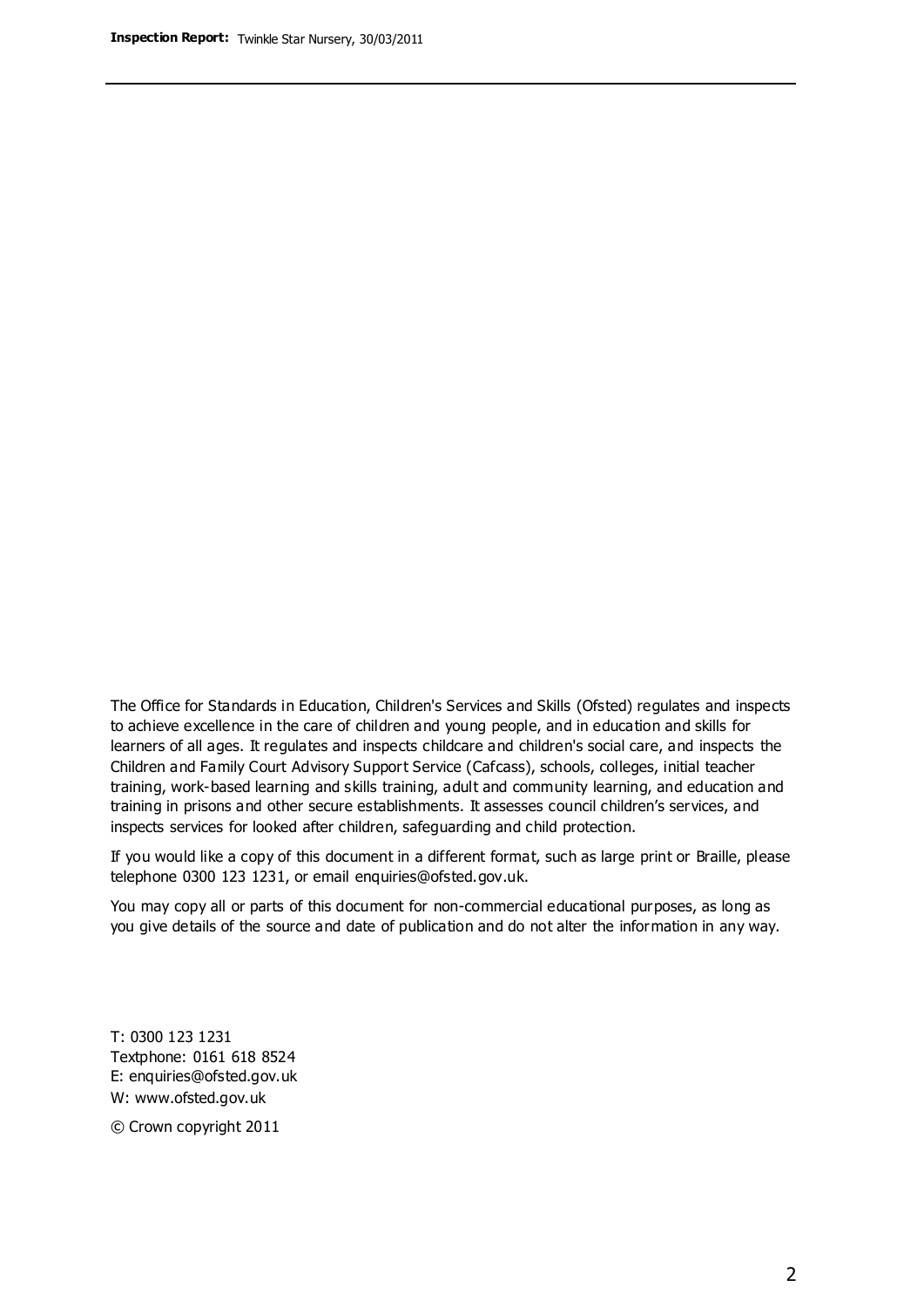### **Introduction**

This inspection was carried out by Ofsted under Sections 49 and 50 of the Childcare Act 2006 on the quality and standards of the registered early years provision. 'Early years provision' refers to provision regulated by Ofsted for children from birth to 31 August following their fifth birthday (the early years age group). The registered person must ensure that this provision complies with the statutory framework for children's learning, development and welfare, known as the *Early* Years Foundation Stage.

The provider must provide a copy of this report to all parents with children at the setting where reasonably practicable. The provider must provide a copy of the report to any other person who asks for one, but may charge a fee for this service (The Childcare (Inspection) Regulations 2008 regulations 9 and 10).

Children only attend this setting before and/or after the school day and/or during the school holidays. The judgements in this report reflect the quality of early years provision offered to children during those periods.

The setting also makes provision for children older than the early years age group which is registered on the voluntary and/or compulsory part(s) of the Childcare Register. This report does not include an evaluation of that provision, but a comment about compliance with the requirements of the Childcare Register is included in Annex B.

Please see our website for more information about each childcare provider. We publish inspection reports, conditions of registration and details of complaints we receive where we or the provider take action to meet the requirements of registration.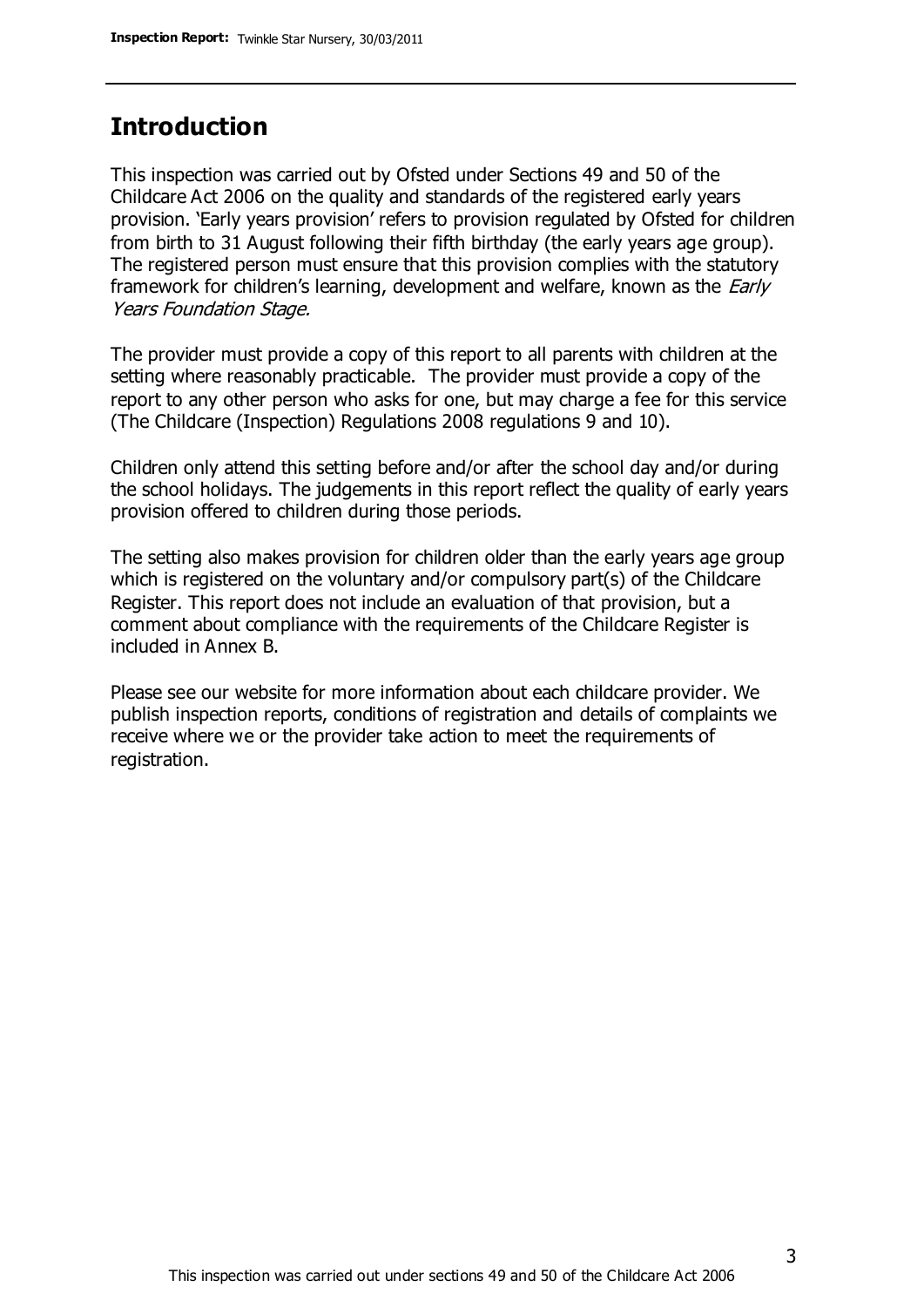## **Description of the setting**

The nursery re-registered in 2010. It operates from a detached house in North End, Portsmouth. The nursery is open Monday to Friday 7:30 am to 6 pm for 51 weeks of the year. The nursery is registered on the Early Years Register and the compulsory part of the Childcare Register. A maximum of 46 children may attend at any one time. There are currently 110 children on roll, of these, 44 receive funding for provision of early years education. The nursery currently supports children with special education needs and/or disabilities and children with English as an additional language.

The nursery employs 22 members of staff to work with the children, 12 of whom have appropriate early years national vocational qualifications to level 2 and 3. The nursery is supported by advisory staff from the local authority.

### **The overall effectiveness of the early years provision**

Overall the quality of the provision is good.

Staff promote the majority of welfare and learning needs of the children. Children play and explore within safe, stimulating boundaries in an atmosphere of fun. The partnerships with parents is excellent. The setting works with various other professionals and organisations, help to ensure the specific needs of the children are addressed. The on-going self-evaluation process means that the provision builds on its strengths and knows how to improve. This promotes effective outcomes for the children attending.

### **What steps need to be taken to improve provision further?**

To further improve the early years provision the registered person should:

- use observations and assessments to identify learning priorities enabling each child to achieve their full potential.
- make sure that drinks are accessible to children at all times
- provide more opportunities for children to gain an awareness of the cultures,  $\bullet$ religions and lives of others through a range of activities

# **The effectiveness of leadership and management of the early years provision**

There are secure systems in place to ensure children are protected from harm and neglect. Staff have a clear understanding of signs and symptoms of possible abuse and know the correct procedures to follow. There is a comprehensive policy in place and this is shared with parents from the outset. Children are cared for by suitable adults because there are robust procedures in place to recruit and vet new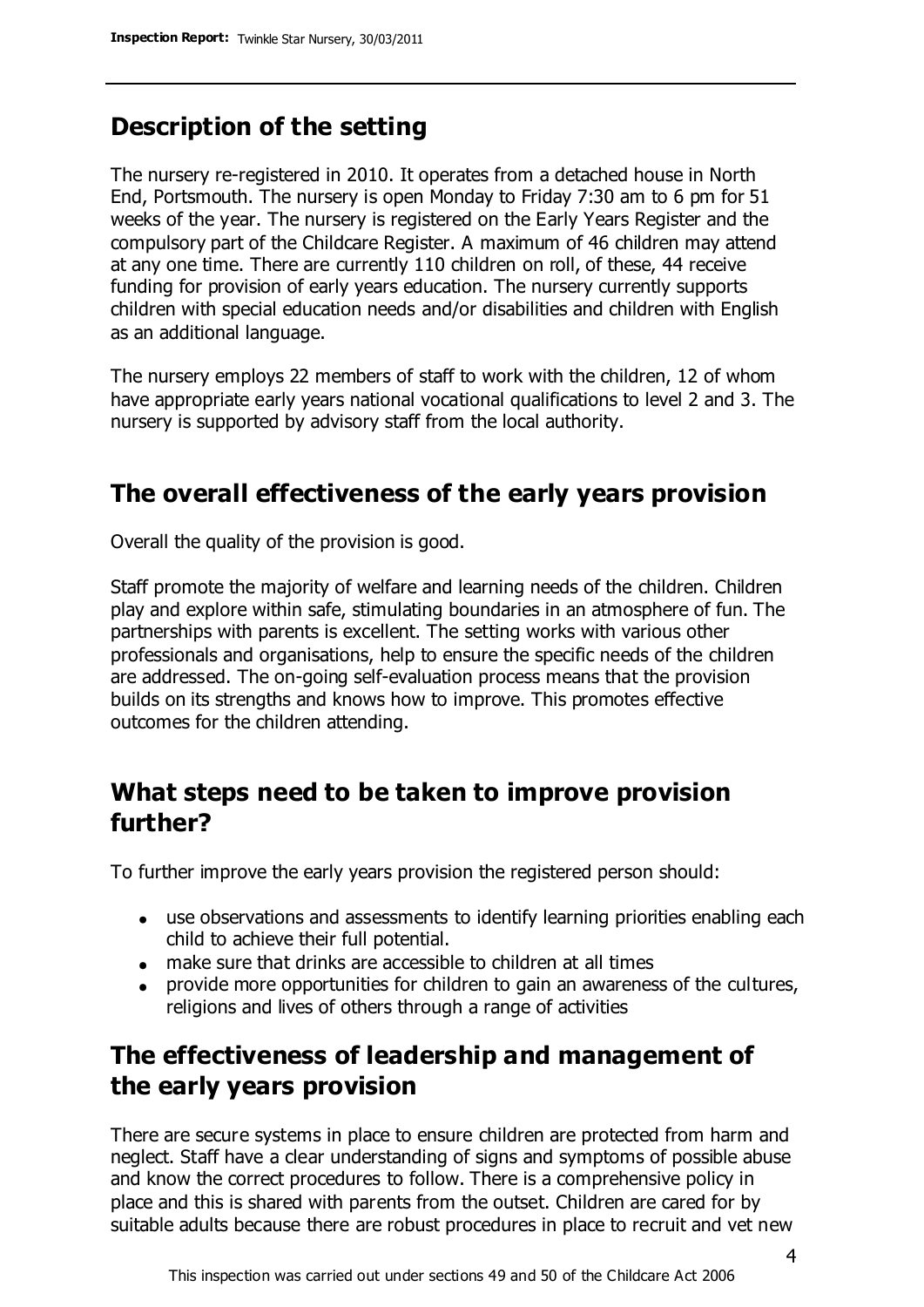staff. Effective risk assessments are conducted regularly, to ensure children are safe indoors, in the garden and on outings.

Management value their staff team and are eager to promote their personal and professional development. Consequently, staff demonstrate a commitment to continued training and there is a secure programme in place. The comprehensive range of policies and procedures is shared with parents, and supports children's health and well-being effectively. Staff are deployed effectively to provide support and supervision. Good quality resources, including those that provide positive images of diversity are available in low level storage. This enables children to make choices in their play throughout the day.

The management show good levels of ambition and drive for improvement as they develop their nursery. The manager has Early Years Professional Status and works with other early years professionals in order to target improvements. She monitors the quality of teaching, the environment and children's progress, advising and supporting staff and encouraging reflective practice. This improves outcomes for children as staff make use of new understanding, such as through observing each other's practice or activities modelled by the manager. The manager involves staff and plans to use other quality improvement tools to further evaluate the nursery.

Staff make good use of the resources that effectively support children's learning and development. They have re-organised the rooms so that they are comfortable and welcoming, and the resources are easily accessible to the children. Older children, particularly, develop independence well as they pull out and access clearly labelled trays and set out their chosen activities. Children use the outdoor area throughout the day. Children enjoy talking to each other through a talking telephone system and play in the sand tray adding water to fill containers and pots.

Staff promote inclusive practice and plan activities that prompt awareness of similarities and differences. Children learn about Chinese New Year and have made a Chinese dragon and eaten prawn crackers noodles. Posters and pictures around the nursery reflect cultural images. However, management have identified that children tend to learn about Christian festivals rather than other cultures and beliefs. This does not give children a broader understanding of the wider world we live in.

Staff develop excellent relationships with parents. They seek information from parents about children's home backgrounds; these are reflected within the nursery. Parents receive clear information about the setting through the prospectus, website and newsletters. Parents are able to talk to the staff at any time. They record detailed information about the younger children's care and welfare requirements in daily diaries. Information is currently gathered about the children's starting points with regard to their learning and development to help them make progress and provide them with sufficient challenge and stimulation from when they begin to attend the setting. Parents have access to their children's records on request. They are able to contribute to these to ensure they are fully involved in their children's learning, giving them opportunities to further develop and extend their children's learning at home. Parents feel their children are settled and really enjoy coming to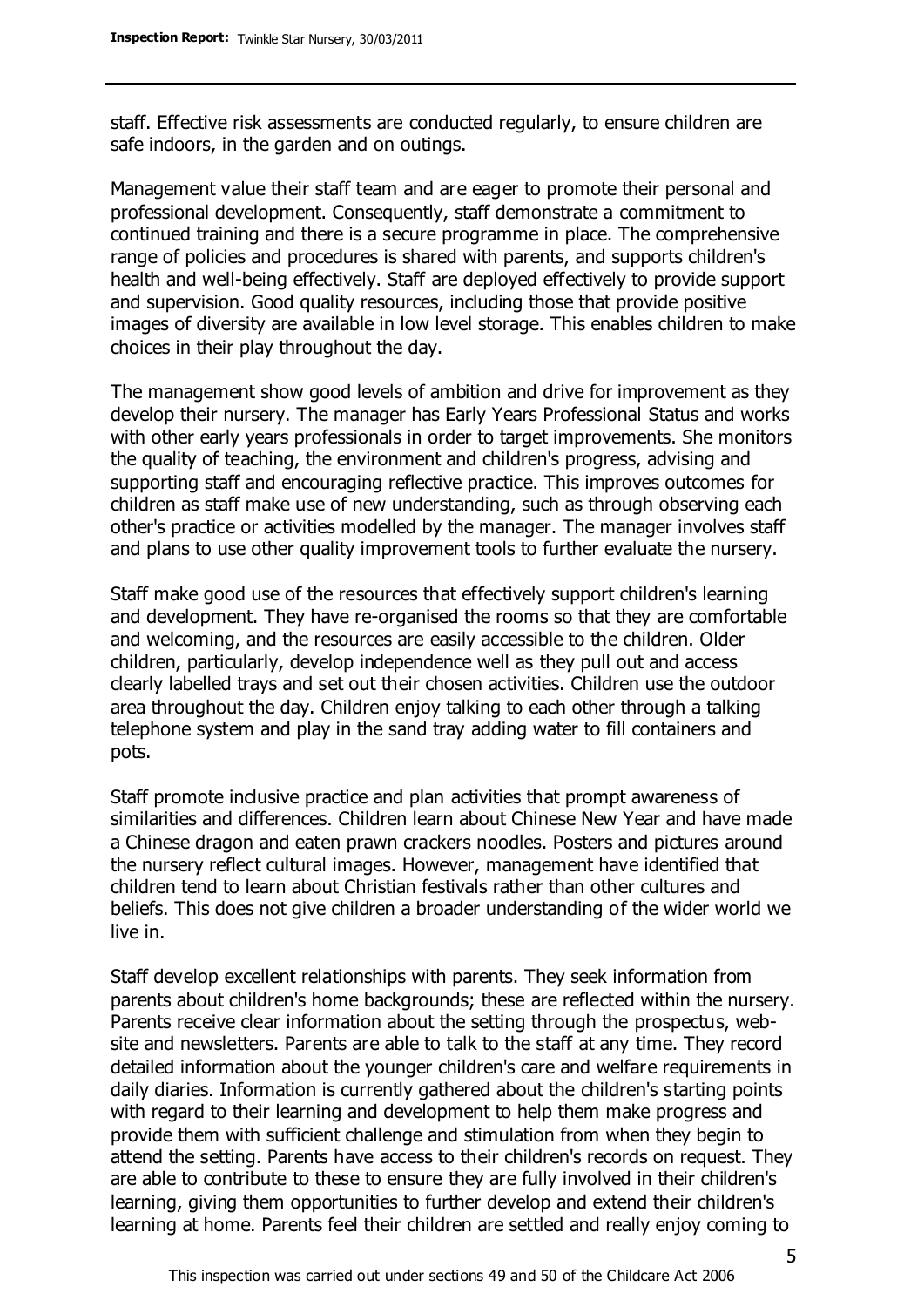nursery. They are involved in special events which help them feel included, such as providing photos for a 'growing' display. The setting works closely with other organisations and early years professionals. This partnership is effective in helping to promote continuity for children between home and the pre-school environment.

### **The quality and standards of the early years provision and outcomes for children**

Children throughout the nursery are happy and settled. Older children become very involved in role play, pretending to be hairdressers. Staff participate enthusiastically in their play, allowing the children to brush and comb their hair. Children use velcro rollers and pretend to blow dry the hair, showing the member of staff a mirror to admire the 'style'. Children's language and vocabulary is very well promoted through the good level of interaction. Children enthuse whilst string painting and piecing together a floor puzzle. Children learn about life cycles and role play in a bug hut in their room, this prompts a discussion about explorers. Children demonstrate high levels of confidence, and speak with ease at all times. Upstairs, the babies enjoy a warm and caring environment. Staff interact well, and use gestures such as clapping, and positive facial expression and smiles to promote communication. Babies turn to their key person for cuddles and reassurance. There are good opportunities for babies to cruise and move about freely. They play with sand and scoop it up in their hands, laughing as it pours between their fingers. Children giggle happily as they learn how to put their arms out to catch a beach ball. Babies and young toddlers mark make on paper with increasing confidence. They demonstrate developing relationships with staff and with each other, playing 'peek a boo' through the door of an upright activity centre. Children sleep in cots with clean bedding or in their pushchairs. Toddlers are excited to feel paint on their hands whilst pressing them on paper to make handprints for their Mothers Day cards . Staff encourage children to feel hard pasta, and help them transfer it into different sized containers and bowls. In the baby room, staff promote trust with the youngest children, who demonstrate strong and developing relationships with key staff and with their peers as they cuddle into them whilst having their bottles of milk.

Staff observe, assess and plan for individual children, children's learning journey books are illustrated with photos and children's art work. There are opportunities for parents to contribute written comments about their children's progress in them. However, through the learning journeys sampled some observations have been missed for a period of time. Therefore, this does not provide a clear picture of children's development, and for staff to consider the next steps for children's progress. Staff throughout the nursery have a good knowledge and understanding of the Early Years Foundation Stage and provide a broad range of activities to successfully support children's development. Positive links are being established with other early years professionals through nursery link books.

Children are beginning to learn how to keep themselves safe through discussion and daily routines. For example, children are gently reminded to sit down properly on chairs in case they fall. Children know what to do in an emergency because staff and children practise regular fire drills to ensure the building is evacuated with ease. Children's self-care skills are developing well as they wash their hands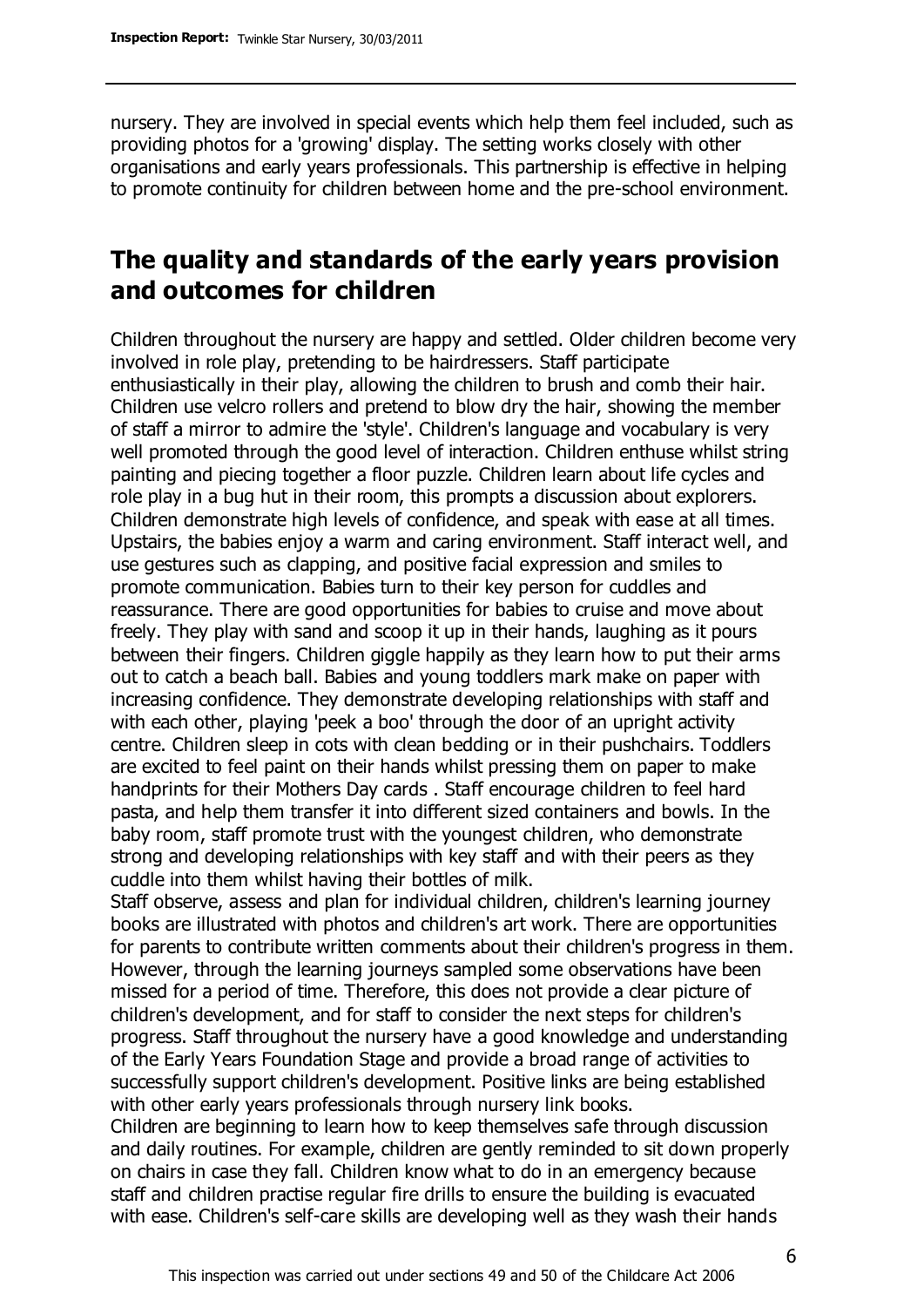independently at appropriate times. Staff implement good hygiene procedures when changing nappies to help prevent the possible spread of infection. Children are beginning to learn about the importance of healthy eating through the provision of nutritious snacks and high tea. Older children are encouraged to cut up fruit and portion it out themselves, they pour their own drinks. Children's individual dietary needs are met with special diets catered for. Each child has their own toothbrush and they clean their teeth after meals, promoting good habits in children from an early age.

Labelled water bottles are available throughout the day for older children. However, younger children's drinks are not accessible at all times. Staff talk to children about the types of food that are good for them. They are beginning to learn about exercise, through riding bikes and trikes, playing musical instruments and moving to action songs, how their body feels and how it is beneficial to be healthy. Children visit the local greengrocer to buy vegetables to make vegetable soup and go on walks to use the larger equipment at the park and visit a soft play area.

Children behave very well. Consistent and positive strategies to manage children's behaviour are used by all staff, who promote a culture of mutual respect throughout the nursery. They respond to children positively, using praise and encouragement. From a very early age, children learn to help and support each other, and have developed good relationships with staff and peers alike. Children are keen to help tidy up before snack time. A member of staff tells the children 'Well done, that's the quickest I've ever seen you tidy!'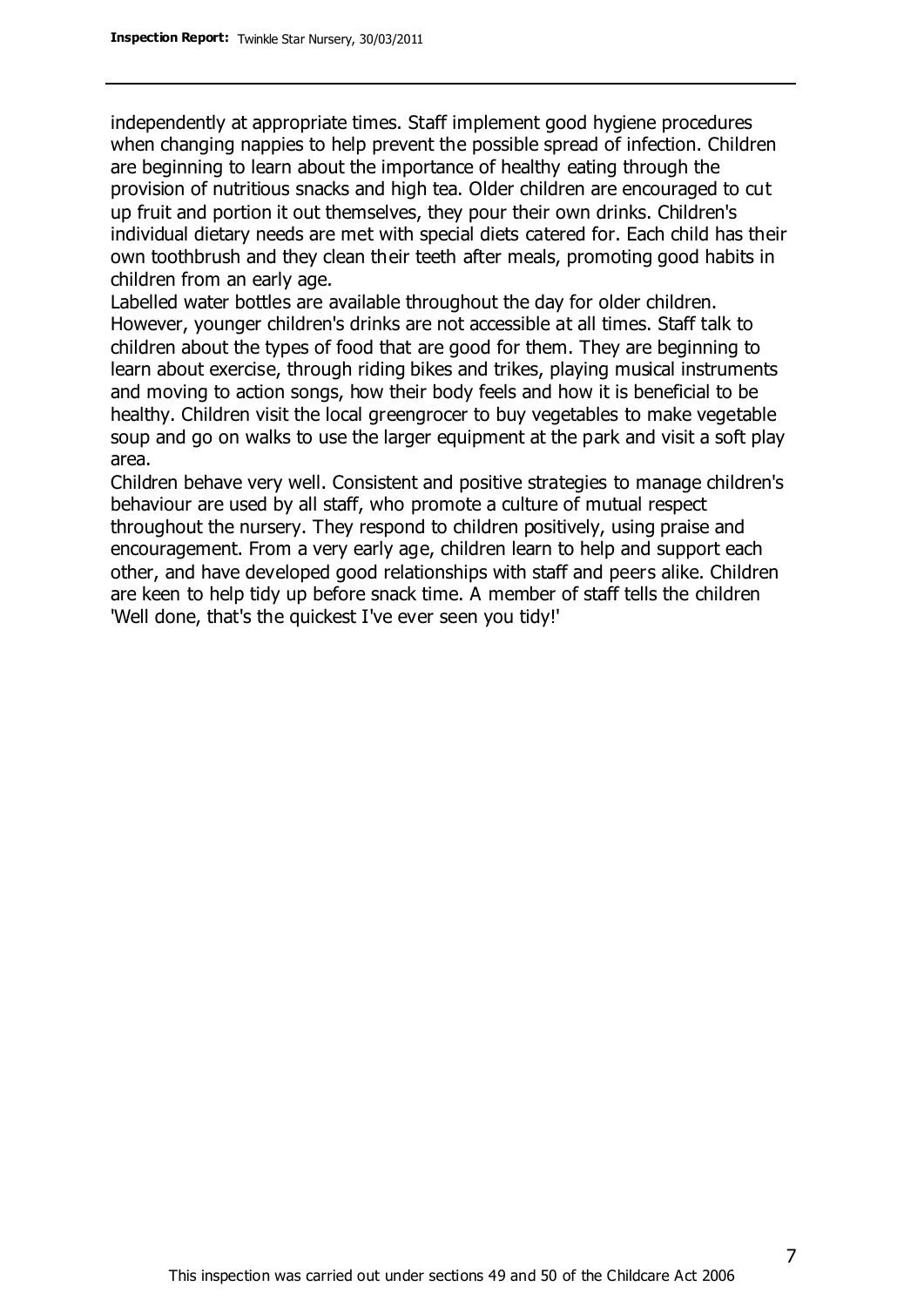# **Annex A: record of inspection judgements**

#### **The key inspection judgements and what they mean**

Grade 1 is Outstanding: this aspect of the provision is of exceptionally high quality Grade 2 is Good: this aspect of the provision is strong Grade 3 is Satisfactory: this aspect of the provision is sound Grade 4 is Inadequate: this aspect of the provision is not good enough

#### **The overall effectiveness of the early years provision**

| How well does the setting meet the needs of the<br>children in the Early Years Foundation Stage? |  |
|--------------------------------------------------------------------------------------------------|--|
| The capacity of the provision to maintain continuous                                             |  |
| improvement                                                                                      |  |

#### **The effectiveness of leadership and management of the early years provision**

| The effectiveness of leadership and management of the             |  |
|-------------------------------------------------------------------|--|
| <b>Early Years Foundation Stage</b>                               |  |
| The effectiveness of leadership and management in embedding       |  |
| ambition and driving improvement                                  |  |
| The effectiveness with which the setting deploys resources        |  |
| The effectiveness with which the setting promotes equality and    |  |
| diversity                                                         |  |
| The effectiveness of safeguarding                                 |  |
| The effectiveness of the setting's self-evaluation, including the |  |
| steps taken to promote improvement                                |  |
| The effectiveness of partnerships                                 |  |
| The effectiveness of the setting's engagement with parents and    |  |
| carers                                                            |  |

### **The quality of the provision in the Early Years Foundation Stage**

The quality of the provision in the Early Years Foundation Stage  $\vert$  2

### **Outcomes for children in the Early Years Foundation Stage**

| <b>Outcomes for children in the Early Years Foundation</b>    |  |
|---------------------------------------------------------------|--|
| <b>Stage</b>                                                  |  |
| The extent to which children achieve and enjoy their learning |  |
| The extent to which children feel safe                        |  |
| The extent to which children adopt healthy lifestyles         |  |
| The extent to which children make a positive contribution     |  |
| The extent to which children develop skills for the future    |  |

Any complaints about the inspection or report should be made following the procedures set out in the guidance available from Ofsted's website: www.ofsted.gov.uk